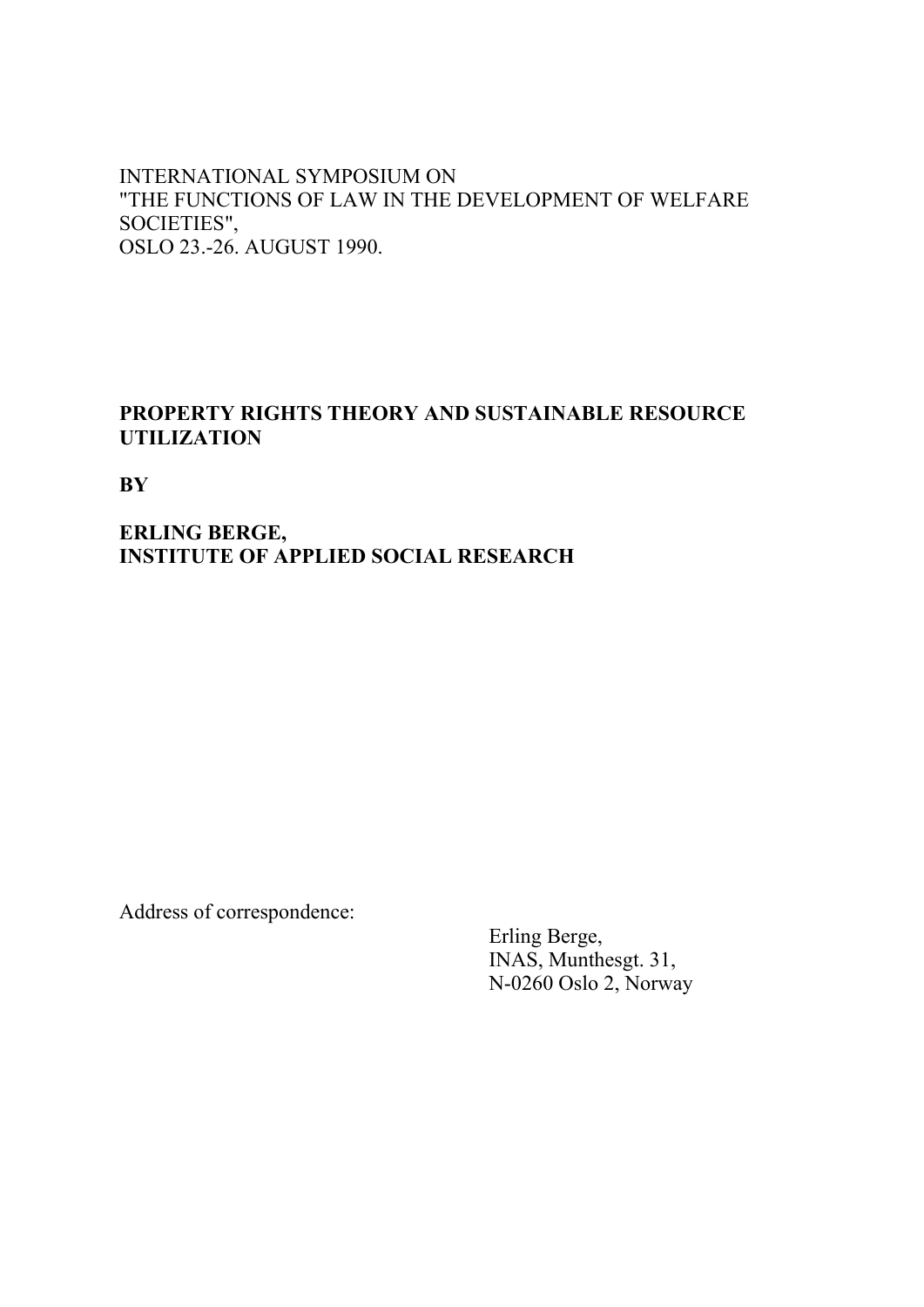### **PROPERTY RIGHTS THEORY AND SUSTAINABLE RESOURCE UTILIZATION**

### **Introduction**

A broad interpretation of what sustainable development means, may take it to refer to the total societal resource base and its organization and utilization. The utilization of both renewable and depletable resources has to be accounted for in a perspective where the goal is long term sustainable provision of freedom and welfare for the members of a society. The World Commission on Environment and Development thus defines it as development that "meets the needs of the present without compromising the ability of future generations to meet their own needs" (WCED 1987, p.8)

A narrow interpretation of the term is to look only at the utilization of renewable resources<sup>1</sup>. Sustainable development then refers to a mode of utilization of resources adapted to their potential for renewal. The two interpretations of resource utilization for sustainable development are, however, not independent. The broader, being the more difficult task, presupposes that the problems set by the more narrow interpretation are solved. The problems of organizing resource utilization for a sustainable development will therefore be approached by looking into the problems of managing renewable resources.

In a discussion of the problems involved in the degradation of what have come to be called "common property resources", Blaikie and Brookfield (1987, pp. 188-196) notes that the "tragedy of the commons"<sup>2</sup> is not an inevitable law, but that it is set in

 $\frac{1}{1}$  A renewable resource may be renewable either because of growth (regeneration of plant and animal populations) or because of self-cleaning processes (dissipation of waste, both toxic and nontoxic). 2

<sup>&</sup>lt;sup>2</sup> Hardin (1968) coined the phrase "the tragedy of the commons" to describe a kind of logical necessity in processes of competitive appropriation of an open access resource. Since then the study of "common property resources" has become a large field in itself (see e.g. Berkes 1989). The somewhat unfortunate side-effect of the phrase is to associate the problems which are identified by the model with what in real life is called common property. The logical problems identified are in reality valid only for the open access resource: the resource where no ownership is defined (see Taylor 1987, pp. 26- 28). In the real world, the problems of e.g. the management of the fisheries, described as problems of managing common property resources, can be seen to be problems of managing resources with no ownership. Historically and legally, common property is a well-defined type of property right. Historically the commons of "mature legal systems" (the expression, here in a somewhat different context, comes from Honoré 1961, p. 107) seem to have been no more prone to mismanagement than individually owned resources. However, it is true, that if a badly designed common property rights system is introduced for the management of a resource, the problems for a sustainable development will resemble the problems of an open access resource rather than the problems of privately owned resources. The unspoken, perhaps unintended, and clearly false conclusion of at least some of the "tragedy of the commons" literature is that there are no problems for sustainable resource development connected with private property rights.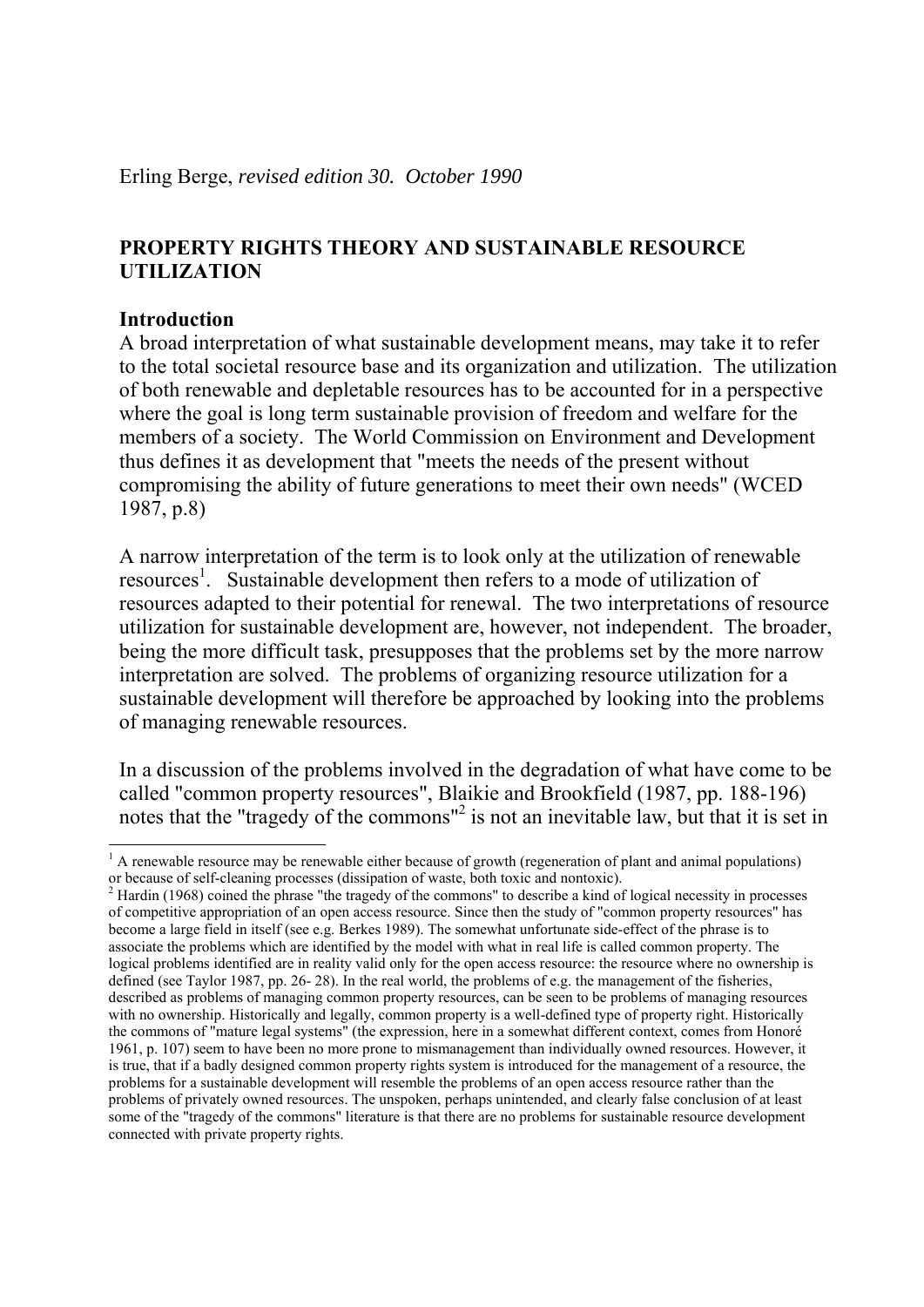motion "because of the breakdown of particular institutions of land management" (p. 196, see also Berkes (ed.) 1989, pp.70-88). They also note that often the state is involved in this breakdown by trying to enforce new rules for utilizing the common property resource without consideration of the old rules. The interaction of old and new rules produce unintended consequences leading to an unsustainable utilization of the common property.

What Blaikie and Brookfield say is in reality that the rules governing the resource utilization: the practices prescribed by a culture and the laws enacted by a state, determine whether the resource utilization is sustainable or not. This raises two important issues. The first is the precise connection between rules of utilization and degree of sustainability. The second is the precise role the state ought to have in regard of the rules defining the resource utilization as well as how it ought to perform this role<sup>1</sup>.

Despite the differences of the liberal and Marxist interpretation of the role of the state in development<sup>2</sup>, they both agree on its decisive importance. The state seems to have a both omnipresent and self-evident position in development. It is supposed to allocate economic resources, Marshall military protection, supply manpower training, and foster national pride to achieve the concerted effort needed to improve the life of its citizens. However, the proper conceptualization of the state will not be an issue here; neither will development theory as such be discussed. Even so, one conclusion of the present paper seems to be that the state will do well to consider how the various societal processes work: that the means of development may be just as important, sometimes more important, as the goal. This is, however, intended in a more specific and precise manner than the common presumption of democracy, western style, as the best road to development<sup>3</sup>. In particular this paper will argue that one important means of development is regulation and control of the various processes of the society aimed at decreasing transaction costs, maximizing external economies, and minimizing external diseconomies.

-

 $<sup>1</sup>$  The role of the state in development is far from clear. A growing scepticism to the current practices has been</sup> voiced by the executive director of the United Nations Centre for Human Settlements at The international meeting on "Cities, the mainspring of development in developing countries": "Clearly changes in policy direction are called for, and some of them may involve radical departures from existing practice. Such a change in direction must have as its point of departure that the solution does not lie in the direction of greater public spending or more direct government involvement. Rather government should concentrate on supportive and facilitating actions" (Ramachandran 1989).<br><sup>2</sup> Compare for example.

Compare for example Nozick (1974) to Miliband (1969).

 $3$  Apter (1987), in a critique of traditional development theory, argues that development, in the end, must entail democracy. But he also shows how problematic democracy can be in the process of development.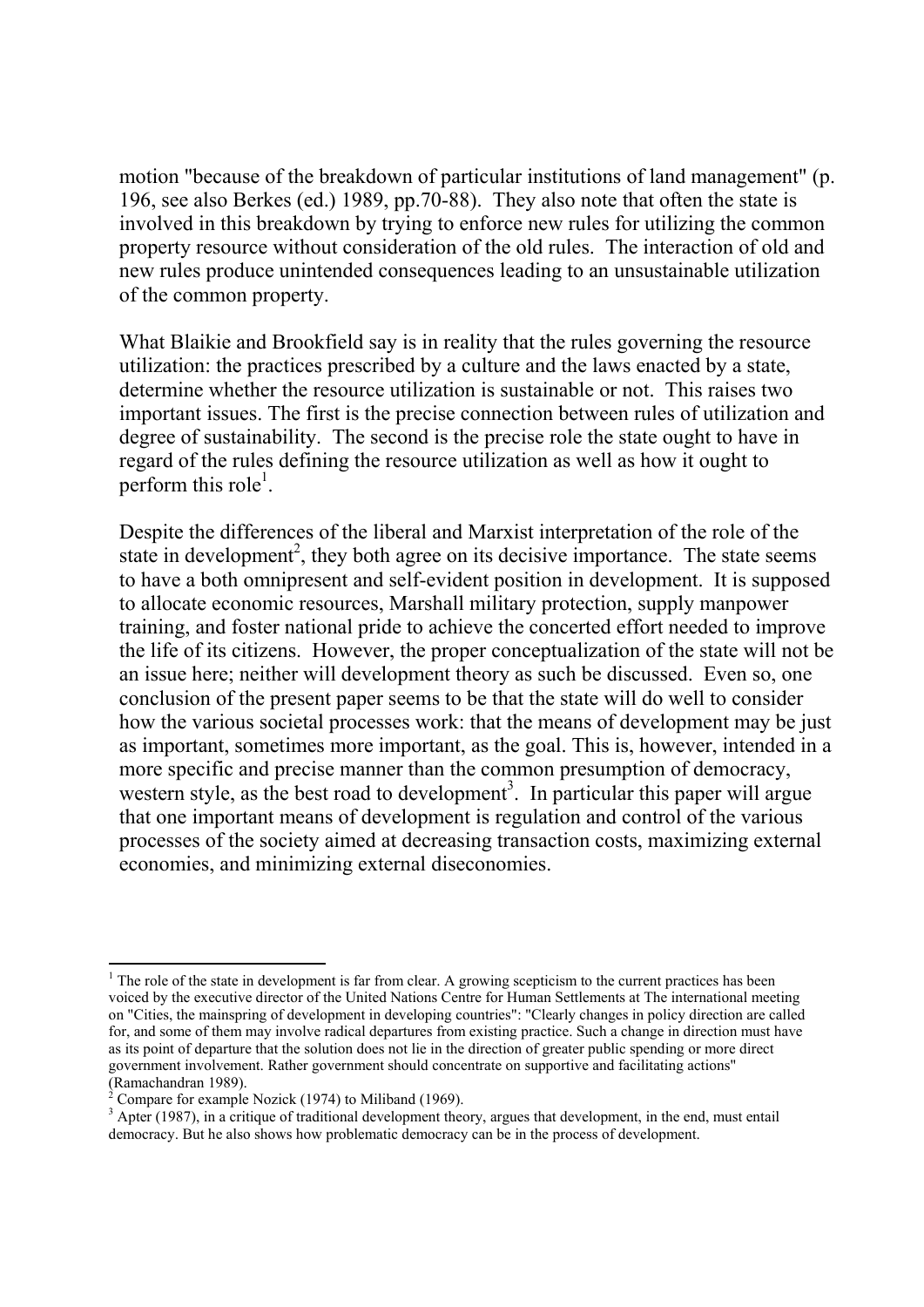Consciously shaping the societal processes according to such principles is a task only a state can do<sup>1</sup>. It seems to be a reasonable guess that a state pursuing such goals will increase the societal surplus so that not only are both citizen and state better off with such regulations and controls than without them, but the citizen will also be better off with this kind of activity than with the ordinary direct allocative and organizing activities often pursued by states to further development<sup>2</sup>. And when the citizen is better off, he is able to pay more taxes. In short: process control generates state power.

A guide to such conscious maximization of state power can be found in what have been called a property rights perspective on institutional development<sup>3</sup>. Much of the transactions of a society can be viewed as involving negotiations about, explications of, transfers of, and enforcements of property rights. The rules for such activities as well as the restrictions on how property rights can be defined and distributed are a significant part of the motivations and actions of every citizen and shape the aggregate outcome of their actions more powerfully than any kind of direct regulation of their activities.

In the present paper a property rights perspective on institutional development will be used to discuss some of the problems involved in the management of land use and to comment on the role of equity and distributional justice in sustainable resource utilization.

# **I**

## **Property rights and resource utilization: A stylized example**

As a baseline for the discussion we shall present a stylized illustration of how variations in property rights institutions may affect resource utilization. The example is stylized because it assumes that population pressure and history (or cultural practices) does not affecting the decisions on land use. It is also assumed

<sup>-</sup> $<sup>1</sup>$  It might also be possible to interpret historical development as an "unconscious" shaping of the states according to</sup> these principles. The shaping is then the result of competitive processes of systems of states (like the European in the time since the Roman Empire). In this system of states, the competitive edge will go to those states which more or less accidentally change in directions suggested here. Thus a system of states can, through small unplanned innovations in one or a few states and adaptions and imitations of the more successful ones among the rest of the states, move rapidly (relative to monolithic empires) towards prosperity and freedom for the many rather than the few.

<sup>&</sup>lt;sup>2</sup> Compare the "caging effect" discussed by Mann (1986). The development of state and civilization had a "caging effect". Even in the early empires most people found it did not pay to vote with their feet and leave the jurisdiction of the state despite repressive practices and heavy taxes.

 $3$  See e.g. Bromley (1989). For a short outline of a property rights perspective on institutional development see also my paper "Property Rights Theory as a Basis for Organizing Resource Utilization for a Sustainable Development", presented to the European Association of Development Research and Training Institutes, VI General Conference, Oslo, 27-30. June, 1990, revised edition in Berge (1990).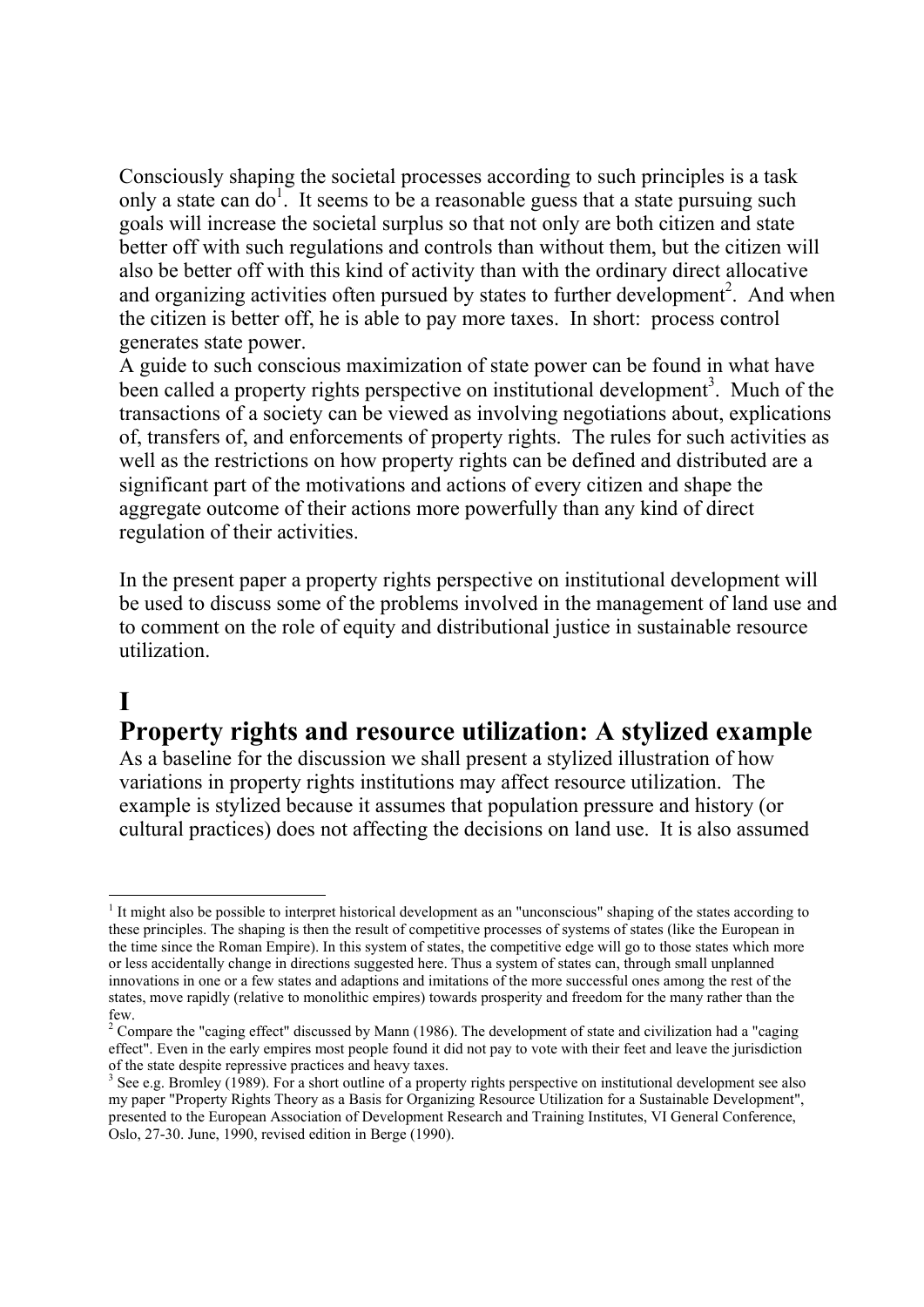that no outside forces are interested in the outcomes of the decisions of the participating actors except to stop war and homicide.

### **The tragedy of the commons**

Suppose a clearly delimited tract of land is owned in common by two tribes of traditional pastoralists. There is no one who can force either of them to limit their number of cattle. From old on, feuds and diseases have kept the number of cattle (as well as people) about constant. For the sake of argument, say that for both of the tribes the herds have been fluctuating about 4000.

But times are changing. A distant state administration (colonial) has prohibited the old feuds. Development aid has eradicated diseases among both people and cattle. Now the traditional competition about which is to become the more powerful tribe can unfold<sup>1</sup>. The tribes start to add cattle to their herds. The development expert looks on the process in despair and tells the tribes they have to reduce the number of cattle, otherwise the cattle will starve and they will both be poorer. Now, the chief is not stupid. He can see the merit of reducing the number of cattle. But he also sees that if he reduces his herd the competitor can get away with a larger herd. If he reduces his herd and the competitor does not, he effectively concedes victory to the other. True, he will have more cattle than if he continues to contribute to the overexploitation. But the other chief will have many times more. What shall he do? Turn "chicken" and concede victory to avoid the catastrophe threatening both or go on adding cattle to his own herd hoping the other will turn "chicken"?

Most people in such situations will choose to go on adding cattle to their herds, either hoping the forecasts of ecological catastrophe are exaggerated or hoping it will take a long time. Sooner or later, however, the tragedy will be manifest. Cattle starve. Men starve. In the absence of restraints (war, disease, cultural practices), "freedom in a commons brings ruin to all" (Hardin 1968).

The sensible thing to do is, of course, to do something else entirely. The two tribes should come together to negotiate an administration of the tract of land which can determine how many cattle each tribe can have and with power enough to enforce the agreement. The common property management systems found in various cultures do exactly this. They manage the common land with a view to keep up its productivity. But the management institutions are never the result of negotiations. They have evolved as part of a culture. The problem we have to face is to

<sup>-</sup> $1$  Instead of competition for wealth and power symbolized by a large herd, a historically more credible cause of the same development may be attributed to population growth. Then, however, the process will take more than one generation to be completed.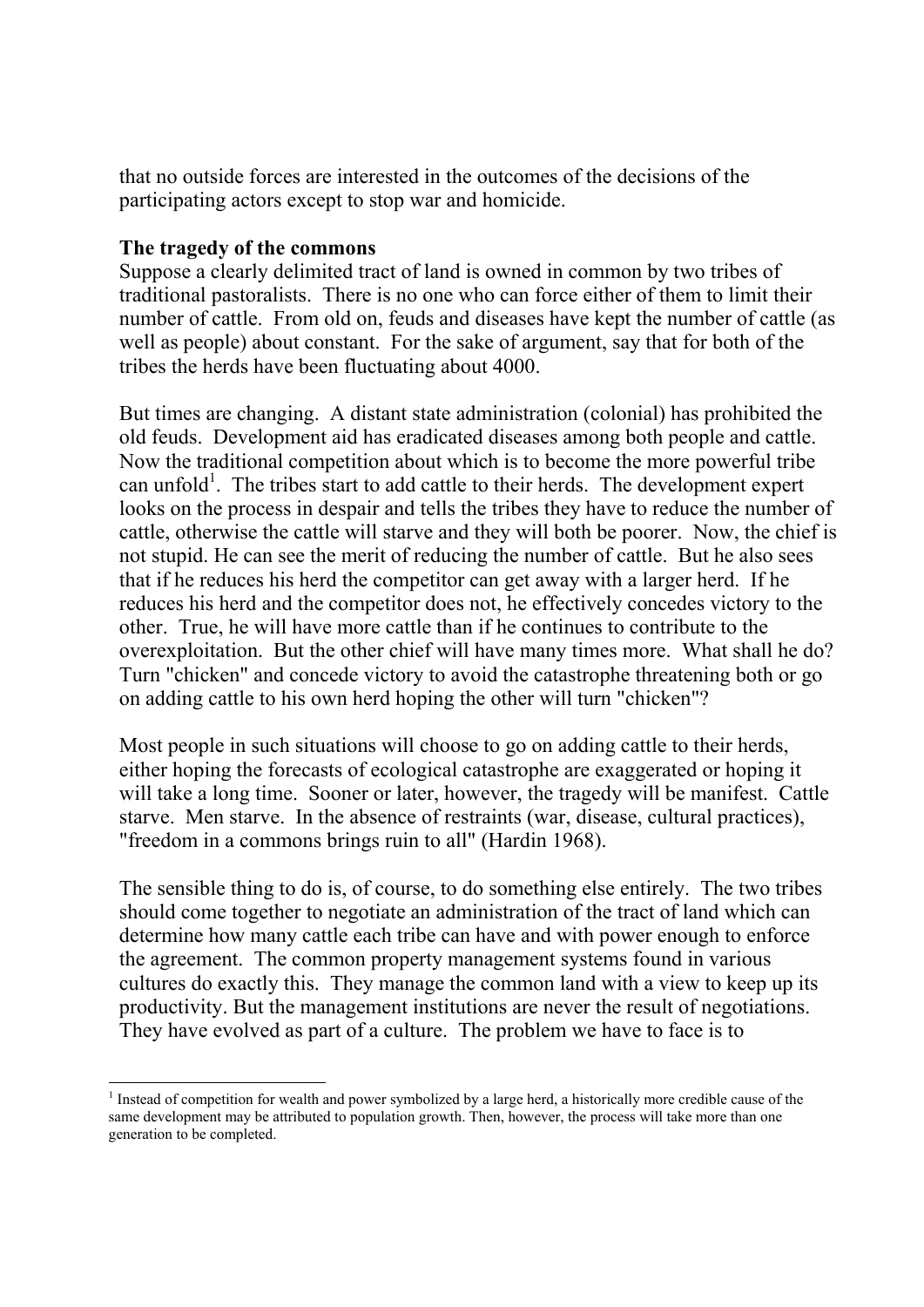understand how one might understand this development process: Which forces shape the management institutions.

A first step is to note that negotiations, administration and enforcement of contracts are not costless activities regardless of how the contract was established in the first place.

|                                                                 | <b>CATTLE TRIBE B</b><br>MORE CATTLE LESS CATTLE |                                  |  |
|-----------------------------------------------------------------|--------------------------------------------------|----------------------------------|--|
| <b>MORE</b><br><b>CATTLE</b><br><b>CATTLE</b><br><b>TRIBE A</b> | 1<br>1                                           | $\mathcal{D}_{\mathcal{L}}$<br>6 |  |
|                                                                 | 6                                                | 4                                |  |
| <b>LESS</b><br><b>CATTLE</b>                                    | $\mathcal{D}_{\cdot}$                            | 4                                |  |

*Table 1 The tragedy of the commons.*  Payoff matrix in a game of "chicken".

### **Transaction costs**

Costs connected with the negotiating of an agreement and the policing of its execution are called transaction costs. In particular the monitoring and policing costs may be high in long term agreements on resource management. It is a point to try to minimize these.

The point of a new institution must be to induce the pastoralists to stop adding cattle to their herds. This can be done by direct regulation of the number. This, however, requires comparable control data: counts of the herds at regular intervals. If, for example, the herds mingle, they have to be separated first. The cost of securing data for direct regulation may be considerable.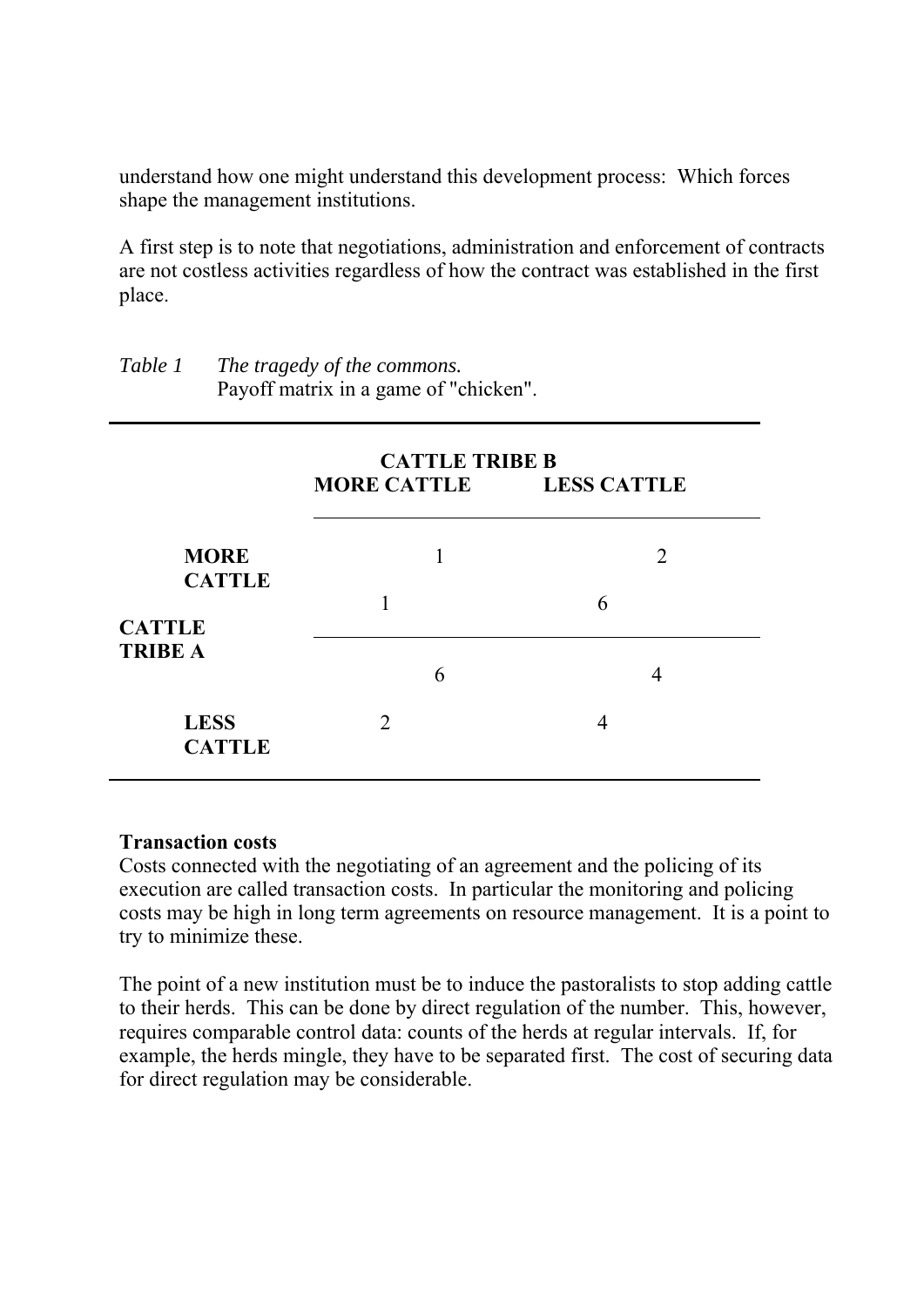But there is also an indirect approach to the problem of regulation based on the causal mechanism making regulation necessary in the first place. One basic reason for continued growth of the herds in the situation described is that he who adds to his herd can reap the benefit of the added cattle while he does not have to pay the full price in terms of the resources used. The price is shared by the other tribe. The unregulated increment in use of the land entails costs also for those not consenting to the use decision. This is the gist of what is meant by externalities.

### **External (dis)economies**

-

An often cited definition of externalities says that: "An externality is present whenever some individual's (say A's) utility or production relationships include real (that is, nonmonetary) variables, whose values are chosen by others (persons, corporations, governments) without particular attention to the effects on A's welfare." (Baumol and Oates 1988, p. 17).

The chief who decides to add cattle to his herd affects negatively the grazing possibilities of the other tribe as well as his own. The action represents an external diseconomy for the other tribe<sup>1</sup>.

An alternative to direct regulation of the number of cattle is to concentrate on "internalizing" the externality. If there is any way of securing that the cost of adding cattle to the herd will affect only the tribe which adds the cattle, one might hope that they, in enlightened self-interest, would choose to limit the number of cattle. Then one would save the costs of the bureaucracy involved in direct regulation.

For the case discussed above introduction of boundaries would be one such solution. If both land and water and any other valuable resource in the area can be equitably divided by a boundary, a fence maintained by the two tribes would seem to provide the solution with the lowest transaction costs to the problem of giving incentives for an ecologically sound resource management.

### **Complications: the free rider and the game of holdout**

Two tribes in a clearly delimited area is of course the simplest possible situation one can imagine. In any real life situations there will be more actors involved and the area will not be very precisely delimited.

 $<sup>1</sup>$  If one compares externalities and transaction costs they may from one perspective seem equivalent. The total</sup> social cost of those suffering polluting activities may be both less and more than the total social cost of enforcing a ban on this particular activity. From a purely economic efficiency point of view one might perhaps conclude that if the total social cost of those suffering the activity is less than the cost of removing the activity, then the activity should be allowed to go on. This conclusion is wrong even if one disregards the problems of measurement. The big difference between negative externalities and transaction costs is the possibility of distributing the transaction costs equitably.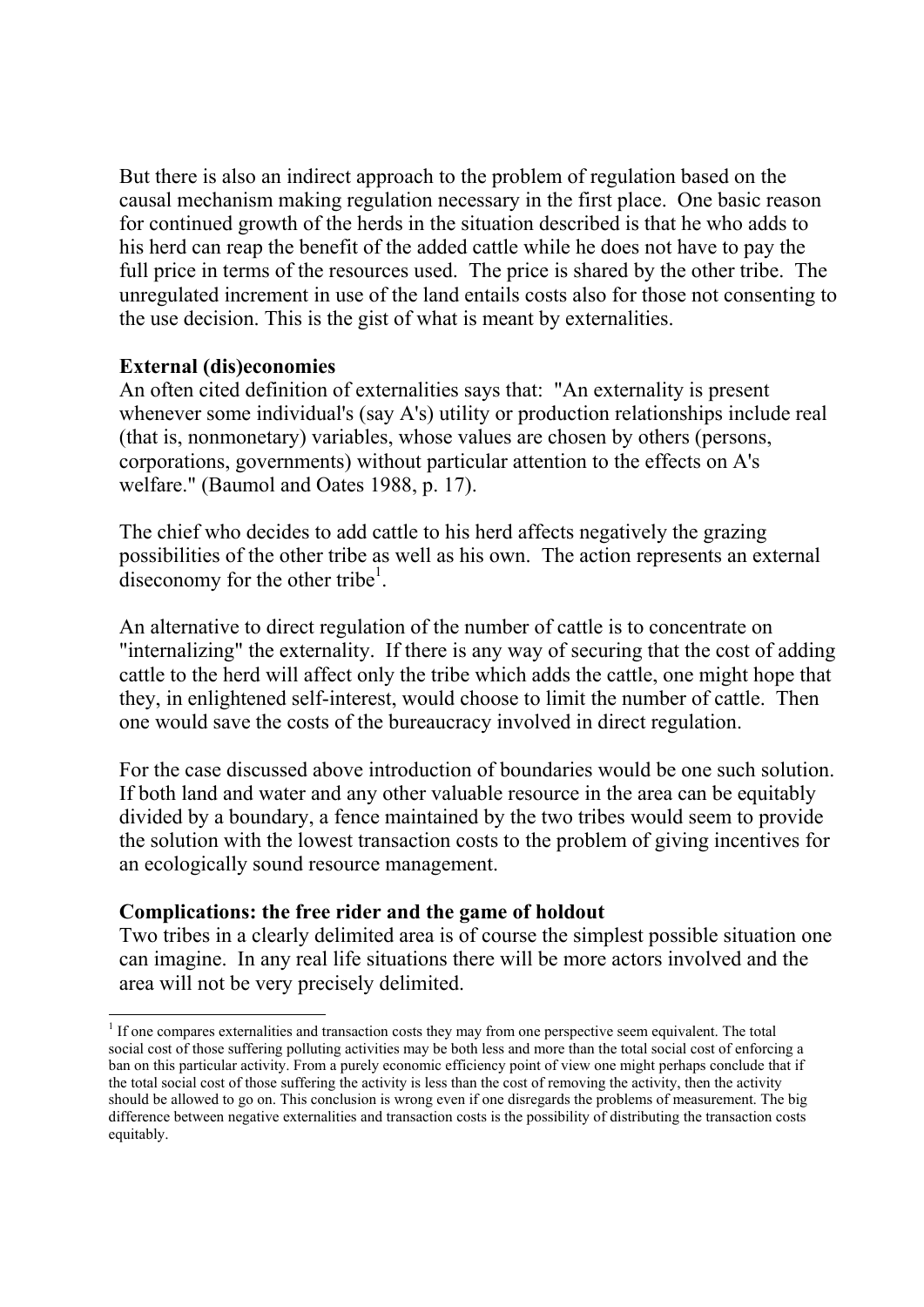If an area is truly common property (as commonly understood) for those who use it, any kind of institutional change will require unanimous support of the involved actors. In this situation one often will find some actor more or less openly playing the game of holdout. The more profitable the institutional change is seen to be, the more likely it is that someone will find it to their advantage to play difficult to secure an advantage for themselves. The one holding out on the agreement to execute the change will, by being difficult, often be able to secure for himself a larger than fair share of the profit of the change, or, at least, by postponing the venture, put it in jeopardy of not being executed.

If one of the advantages granted to the holdout is to be exempted partly or wholly from the costs involved in the institutional change, the holdout is also a free rider. Free-riding can, however, also occur in situations without institutional change. If some actor is able to avoid paying or contributing to the activities necessary to keep up an institutional structure, the actor is called a free rider and the contributions of all others wanting to maintain the institution must be increased.

### **Taxes and the prisoner's dilemma**

Consider, for example, a village which has been keeping the grazing land as common property, with direct regulation of the number of cattle for each member of the society and a police force to monitor the compliance to the regulation. For various reasons many of the villagers have fallen on hard times and the village council votes to exempt them from paying their taxes. The taxes for the rest increase, of course. Somehow times do not improve, or the image of reality in the council deciding on the issue is that continued tax exemptions are necessary to further the industrial development of the village. Even more people are exempted from taxes and the few who still pay, begin to calculate what they gain by cooperating. At some point in this process those who pay taxes are faced with the prisoner's dilemma: shall I continue to pay taxes or shall I defect to reap as many benefits as possible while the system lasts.

Those who cooperate by paying the transaction costs of the institutional regulations may soon find that the cost of providing for the free riders exceed the gain of the regulations. If they turn egoists they may still take out some profit before the system collapses and leaves everyone poorer. They may even find that they now have less left than they will have if everyone turns egoists. The tragedy of the commons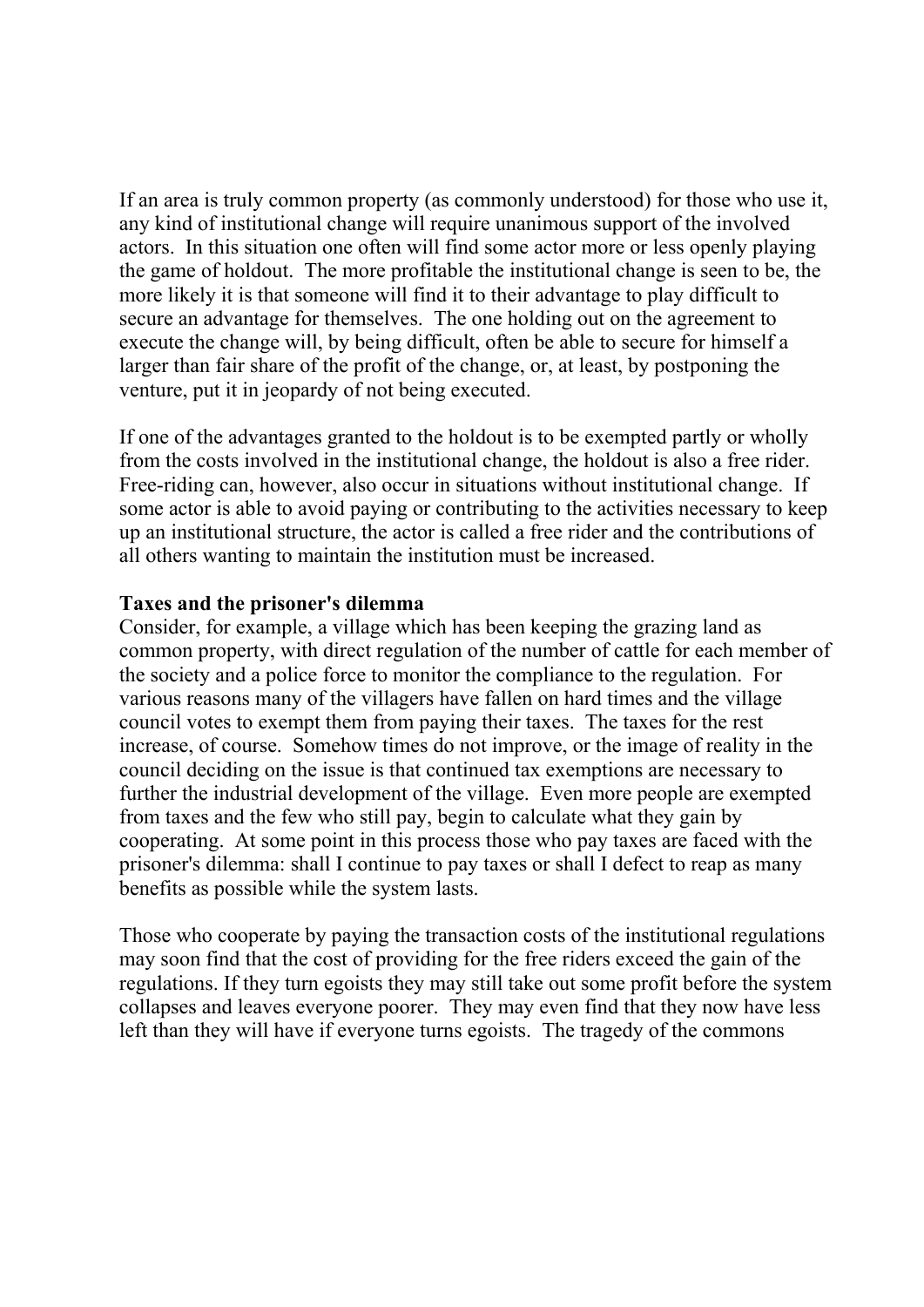returns<sup>1</sup>. The tragedy lies in the fact that they all will have only a fraction of what they would if all were cooperating to pay the transaction costs.

### **Table 2 The tragedy of the commons.**

Payoff matrix in a game where free riding has turned the game of "chicken" into the game of "prisoner".

|                                                | <b>TYPE B INDIVIDUALS</b> |   |                    |
|------------------------------------------------|---------------------------|---|--------------------|
|                                                | <b>EGOISTS</b>            |   | <b>COOPERATORS</b> |
| <b>EGOISTS</b>                                 |                           |   | 0.9                |
| <b>TYPE A</b><br><b>INDIV</b><br><b>IDUALS</b> |                           |   | 6                  |
|                                                |                           | 6 | 3                  |
| <b>COOPERA</b><br><b>TORS</b>                  | 0.9                       |   | 3                  |

### **Discussion**

The preceding brief and stylized example suggests two important conclusions:

1) The introduction of properly defined property rights relative to a suitable social environment can encourage ecologically sustainable resource management.

2) It is necessary to consider carefully the distribution of the costs of maintaining the institutional system defining and maintaining the property rights.

In relation to the first point it must be of particular interest to investigate the circumstances which render private property rights a suitable instrument for securing

<sup>-</sup> $1$  Only now one should perhaps call it the tragedy of faulty taxation. Not quite as catching a phrase, perhaps, but it points to the important problem of distributional justice. From the description of the management of the common property of the village there is but a short step to consider the modern democratic welfare state with its interest group politics. In some instances it might be illuminating to describe the state and its tax base as an open access resource. The implications are obvious.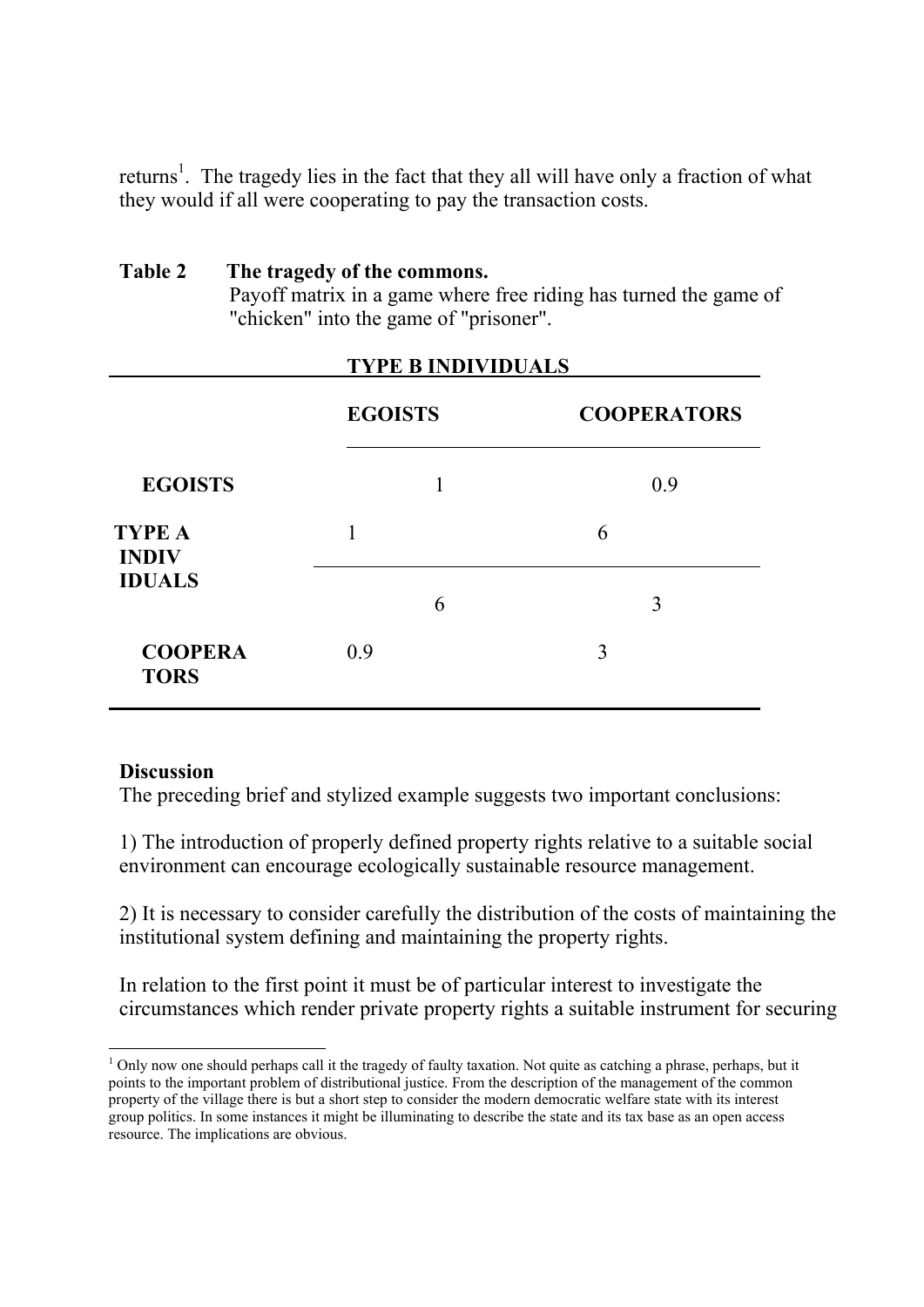sustainable resource utilization. There is no reason to believe that ecologically sustainable resource management follows automatically from the introduction of private property rights.

Several types of social environments might be imagined suitable for private property rights to encourage sustainable resource utilization<sup>1</sup>. However, a priori, it would seem reasonable that they all should show the following characteristics: 1) the owners of resources are secure in their possession, and 2) the interests of the owners of resources are long term.

For the owners to take a long term interest in the management of their property, a first requirement is security of the property. Security of property is always a question of belief in a guarantee given by a state (or its equivalent). The trust in this guarantee is liable to how the state performs its tasks. In particular it would seem a good test to watch the security of property Vis a Vis the state in situations of conflicting interests. But security of property is not enough to secure sustainable utilization. The temptation of short term gains will always be around.

One way to induce a long term view of the utilization might be to convince people that if they exploit the resources for a maximum short term gain, they have to suffer some kind of negative consequence. A necessary requirement of the state would seem to include either non-interference if some owner comes to suffer negative consequences of bad resource management or directly administer a measured quantity of negative consequences itself.

Historically non-interference seems to have been the norm. A policy of noninterference would seem more feasible if the land (and in general the property) is divided among many rather than among few owners. With many holders of property the consequences of bad management will on average be less per decision maker and the learning potential, in terms of what is good management, larger. Usually the penalty of not taking the long term view has been starvation and/or loss of property. Starvation does not seem to be a suitable penalty in contemporary society. What is a suitable penalty is a difficult question. But if private property rights, as historically developed, shall encourage sustainable resource utilization, the promise of short term (and sometimes large) gains has to be balanced by a suitable threat.

If society is unwilling to contemplate consequences like starvation and poverty, if the state on humanitarian grounds finds that it must bail out those coming to suffer the consequences of unsustainable resource management, or if the property rights

<sup>-</sup> $<sup>1</sup>$  Nozick's minimal state (Nozick 1974) would seem to be one possible suitable environment.</sup>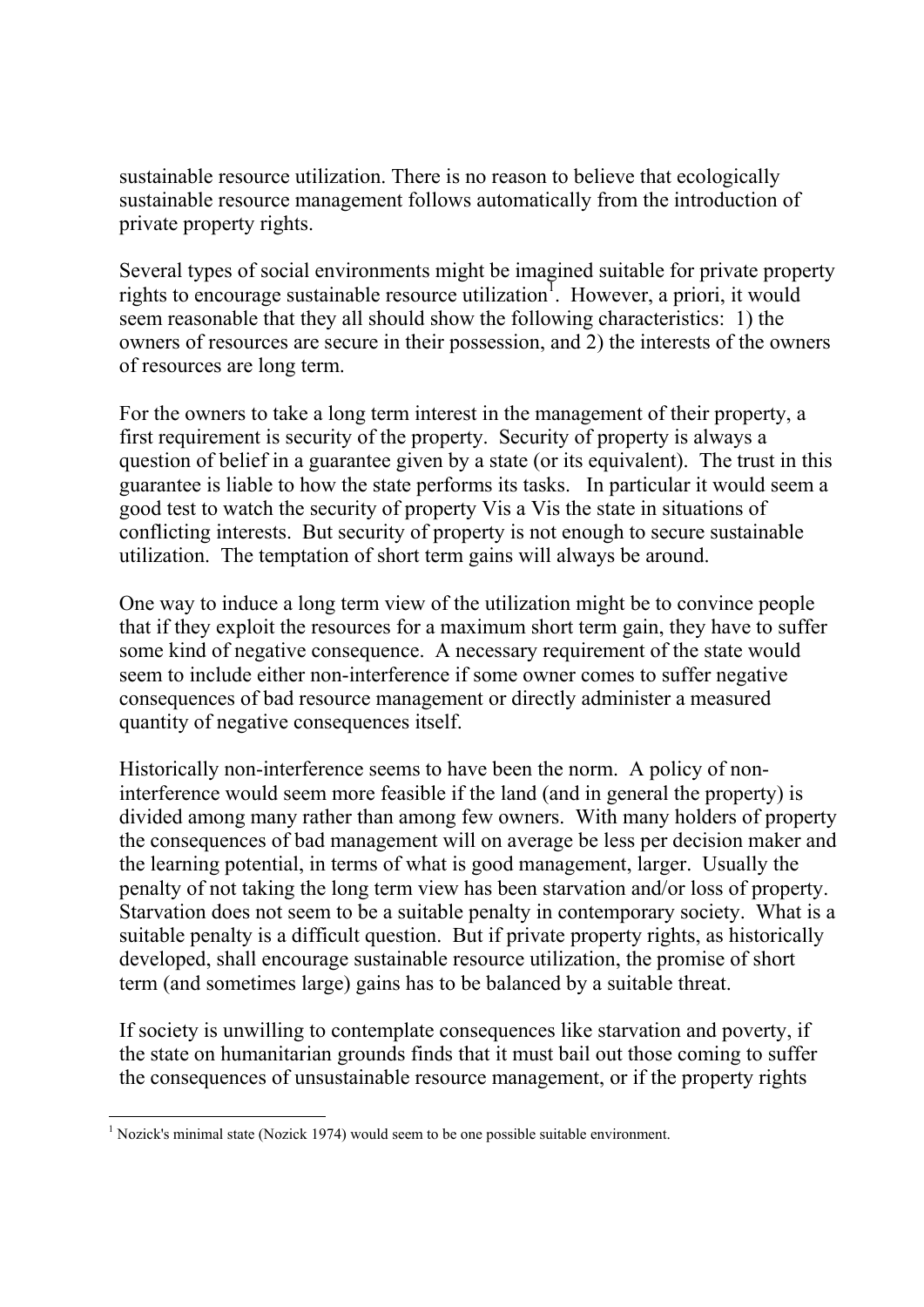system allows the owners to transform the extracted resources into profits, regardless of whether they are extracted sustainably or not, and invest them in other profitable activates, then the ecological argument for the private property rights disappear and direct intervention must be preferred even if the transaction costs then are considerably higher.

Direct regulation of resources has, however, their own peril, also in a democracy. Direct regulation in a democratic decision making system has so far not shown much ability pursuing a consistent long term policy. The hazard of buying votes and short term peace from the various interest groups, is always threatening to develop into something similar to the "tragedy of the commons" situation described above, where an increasing number of loyal supporters begin to question the equity of the system and their own interest in contributing to it.

This leads to the second conclusion noted above: that the distribution of the costs of the institutional structure defining the property rights have to be levied carefully and in a way acceptable to a large majority of the population.

The role of justice and equity in the development process seems in the general theory of development to have been underestimated<sup>1</sup>. During the last years, however, human rights are often stressed in political statements<sup>2</sup>.

If the definition of property rights shapes the motivations of people in important ways, and non-compliance with the rules designed to ensure sustainable development entails significant losses of welfare, it becomes important how the laws are enforced and experienced by those subject to them. If the laws or the enforcement of them come to be seen as unfair, largescale hedging by those subject to the regulations, may put the regulatory framework in jeopardy through noncompliance or increased policing costs as effectively as the free rider problem discussed.

Here we again return to the problem of trust. People must believe in the security of their property. They must see that the distribution of the costs of maintaining the

<sup>-</sup><sup>1</sup> Senghaas (1982) mentions "a moderate rather than gross inequality in the distribution of important resources" (p. 90) as one institutional prerequisite. But nowhere does he discuss the dynamic implication of an institutional complex one might label "the liberal Rechtsstaat". One, in the present context, interesting contribution is Schnaiberg, Watts and Zimmermann (eds. 1986). Their investigations into and concern for the role of distributive problems in environmental resource policy has got its political expression in the Brundtland report (WCED 1987) and its insistence on distributive justice as a necessary goal for a policy intending to achieve sustainable development.

<sup>&</sup>lt;sup>2</sup> See for example World Commission on Environment and Development (WCED 1987) "Our Common Future", also known as "the Brundtland Report".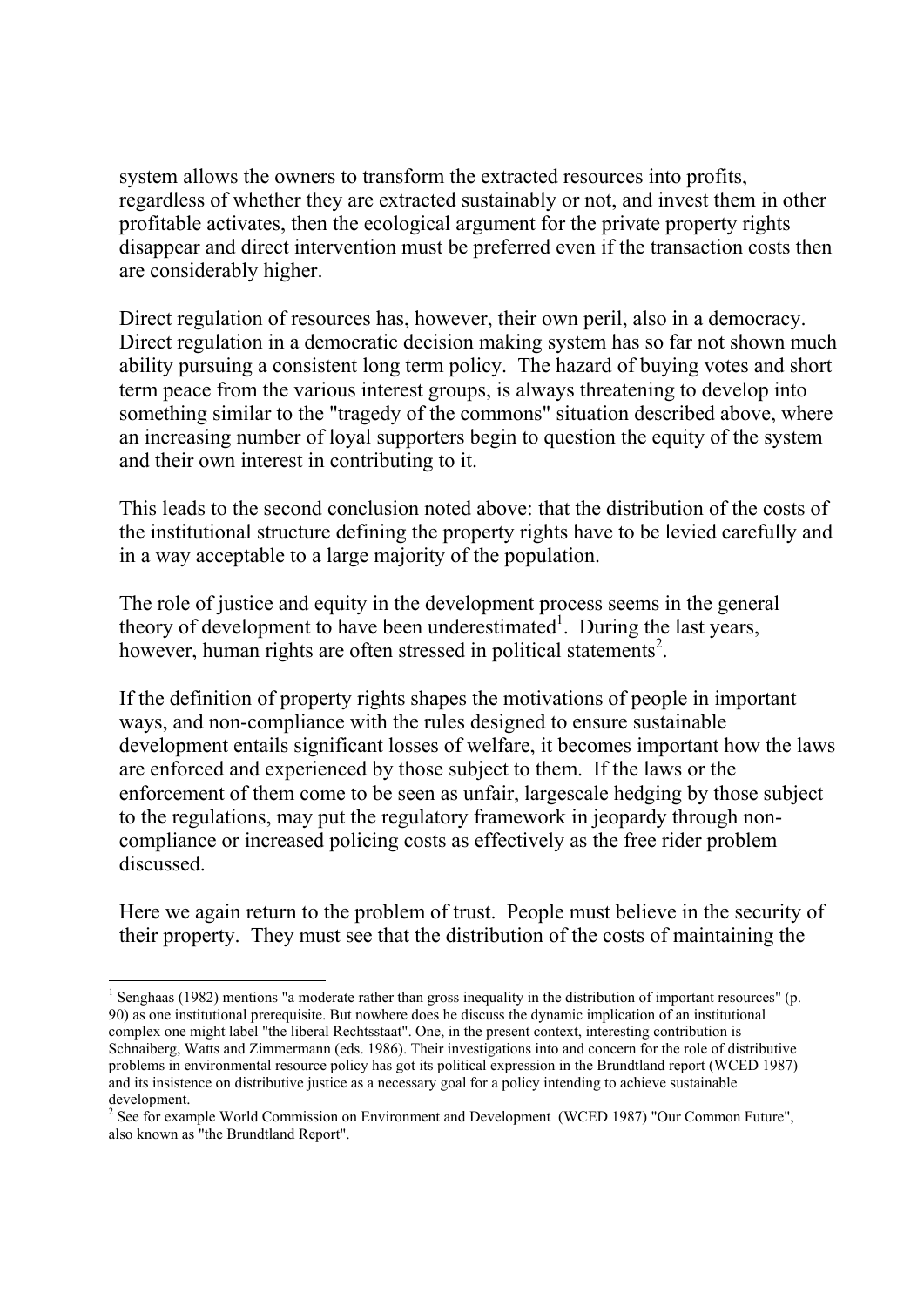system is distributed equitably. And they must see that non-compliance with the necessary regulations is punished justly. But how is it possible for people to trust that the commitment of the state to any particular policy really is long term and sincere? How can they monitor the equity of the taxes and the justice in the prosecution of the various types of free riders? How can one ensure that politicians and bureaucracy do not either misuses their power (military forces, police, and corrupt use of tax funds) or that the political processes do not produce some kind of "tragedy of the open access state"?<sup>1</sup>

In so far as the institutional framework shall be relied upon to supply the motivations for sustainable resource utilization, questions like these have to be posed and answered.

# **II**

## **Equity and distributional justice in the theory of property rights**

The preliminary discussion introduced property rights as one institutional variable affecting the resource utilization. It also pointed out that welfare and equity considerations should enter into the definition of the property rights and their enforcement. Some steps in the direction of uncovering the connection between rules of utilization and degree of sustainability and the precise role the state ought to have in this connection, will be attempted by a closer look at those elements of property rights theory particularly relevant for the utilization of "common property resources".

In particular, attention will be paid to the nature of common property, the way various types of resources may pose different problems for the design of the property rights system, and how various types of owners may react to the various types of property rights.

<sup>1</sup>  $<sup>1</sup>$  One is tempted to speculate that maybe the importance of the protestant ethic may lie in the admonition of people</sup> to perform faithfully their duties both to king and God, and that this commitment was believed to be sincere. People came to trust the fairness of their bureaucrats as they from old on (at least in Scandinavia) had trusted the justice of their king.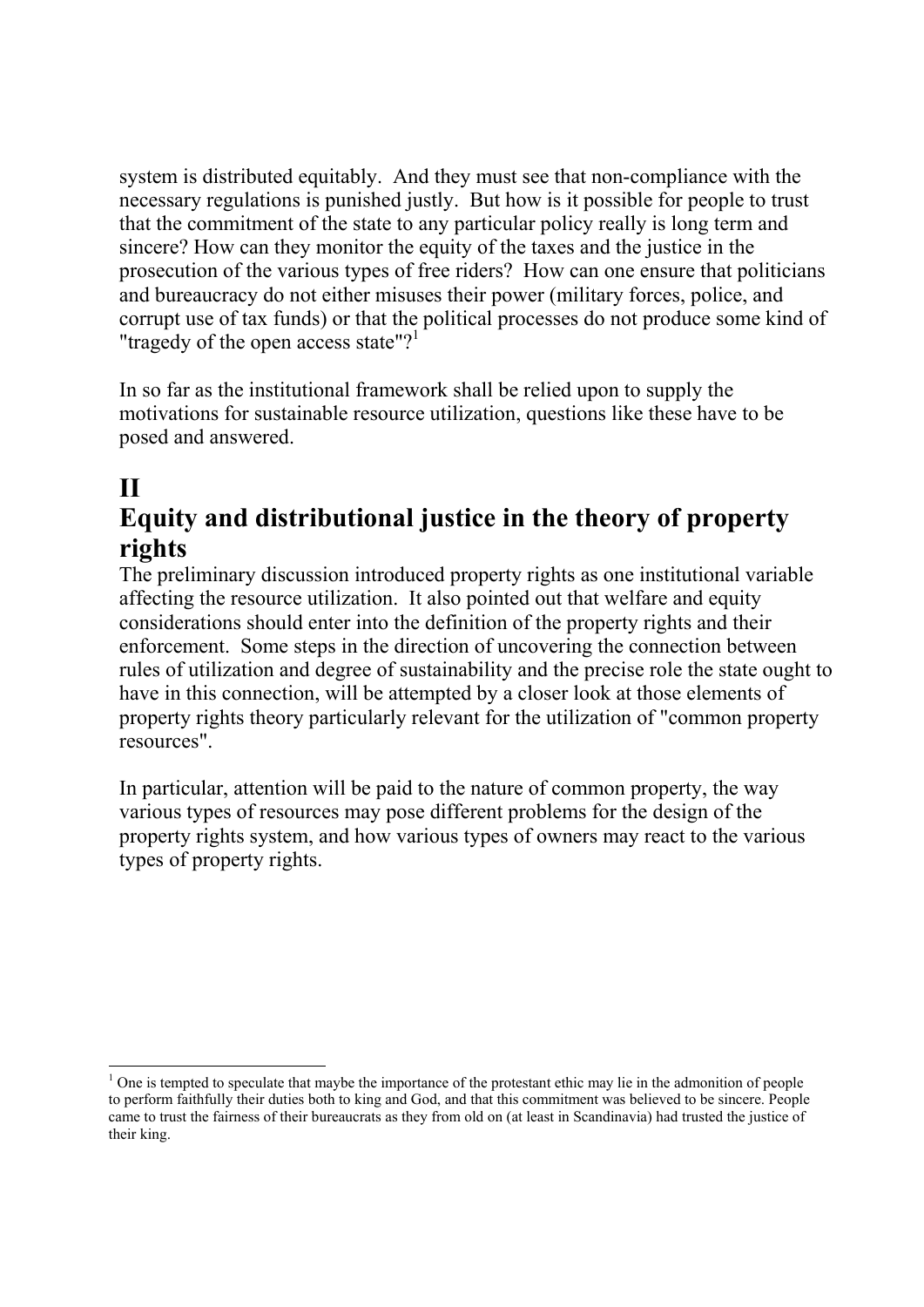### **Defining characteristics of property relations in common property**

Four types of ownership have been described<sup>1</sup>:

- 1. No ownership the open access resource, there are no group of people or legal person recognized as owner(s),
- 2. Common ownership an identifiable group of people are recognized as owners,
- 3. Private ownership the owner is one particular individual or legal person, and
- 4. State ownership the state as a legal person is recognized as owner.

Hohfeld (1913, 1917) has described property rights as rules specifying the relations between one (or more) owner(s) and all non-owners in regard of some entity the owner(s) regard as their property. The relation between owner and non-owners is described as an asymmetric relation characterized by four types of rights-claims from the owner, two concerning the use of his property, two concerning rules of exchange of possessions. The four rights-claims of the owner(s) are mirrored in four types of duties falling on the non-owners. The four pairs of concepts are

| 1. rights     | duties,    |
|---------------|------------|
| 2. privileges | no rights, |
| 3. powers     | liability, |
| 4. immunities | no powers. |

In Hohfeld's (1913, 1917) scheme for a legal property relation, the ideal typical common property (see table below) can be said to be defined by three characteristics. They are

1) the equality of all owners in their rights of access to and use of the common property,

2) the right to appropriate any benefit from the use of the property, and

3) the equality of all owners in decisions on whom other than owners can be granted access to the property and on what terms.

From the table below it is seen that the rights and privileges of the owners invites to a process resembling the game of chicken: who is able to appropriate more of the benefits? It is also seen that the powers of the owners invite each one of them to the game of holdout if a decision of admitting some new owner or, in general, a change of current uses involving outside interests, is pending.

<sup>-</sup><sup>1</sup> Adapted from Bromley (1989), p. 205.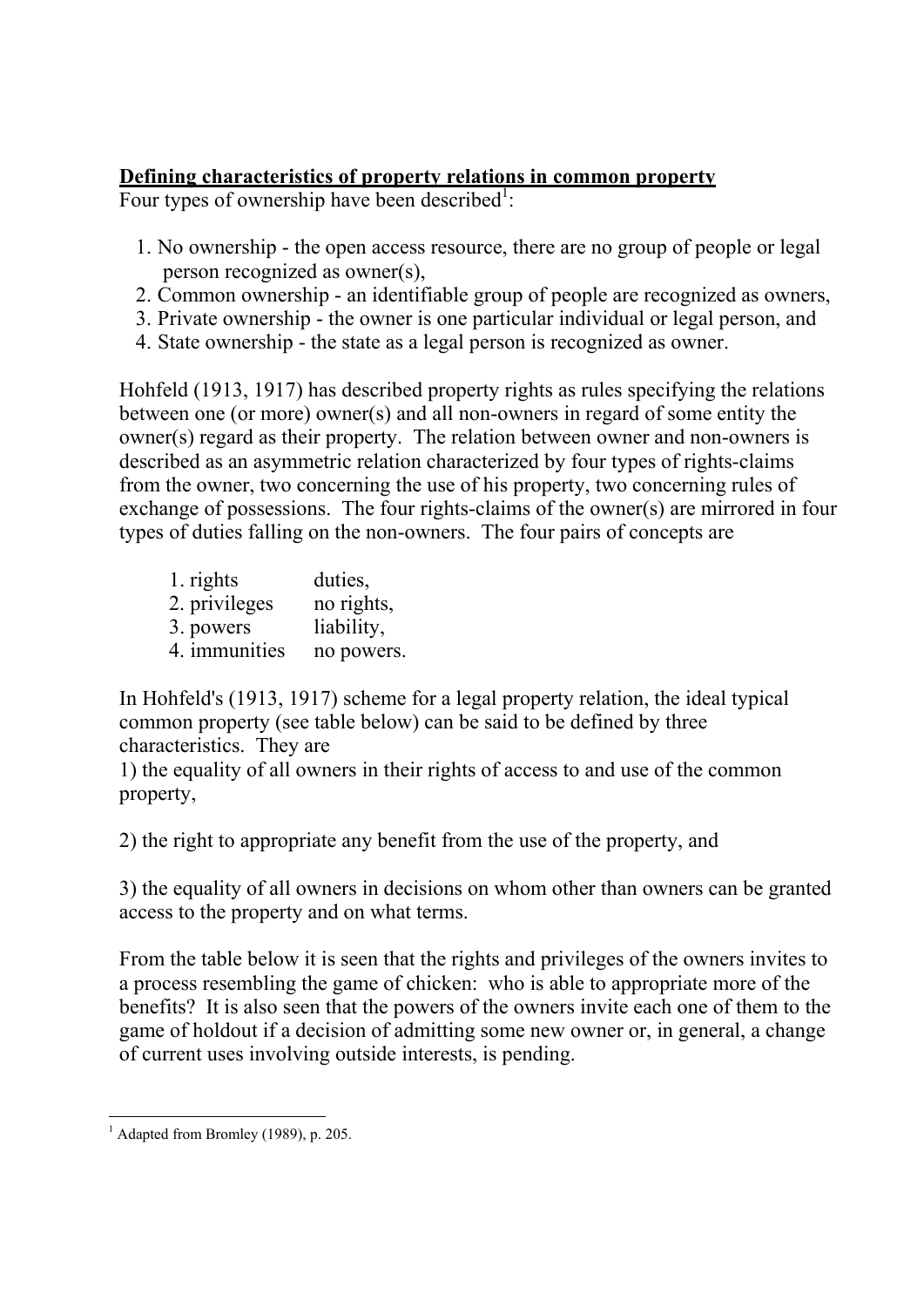### **Table 3 Defining characteristics of property relations in common property.**

 $\overline{a}$ 

|                 | <b>OWNERS</b>         | <b>NON-OWNERS</b>        |
|-----------------|-----------------------|--------------------------|
|                 |                       |                          |
| <u>Use</u>      | <u>rights</u>         | duties                   |
| <u>aspects</u>  | equal claims          | not to access            |
|                 | of access to          | the property or          |
|                 | the property          | interfere in the         |
|                 |                       | access of the owners     |
|                 | privilege             | no rights                |
|                 | to appropriate        | that owners shall        |
|                 | any benefit from      | not appropriate          |
|                 | using the             | benefits from using      |
|                 | property              | the property             |
| <u>Exchange</u> | powers                | <i>liability</i>         |
| aspects         | equal say in          | have to accept the       |
|                 | deciding who          | terms set by the owners  |
|                 | shall get access      | for getting access to    |
|                 | to the property       | the property             |
|                 | immunities            | no powers                |
|                 | legal protection      | to decide on anything    |
|                 | against non-owners    | involving the rights and |
|                 | wanting to usurp or   | privileges of the owners |
|                 | transfer any of their |                          |
|                 | rights or privileges  |                          |
|                 |                       |                          |

These problems are rather obvious. But, as already noted, they very seldom appear in real life. Studies of so called "primitive" societies show elaborate social structures regulating decision making and utilization of common property resources (Berkes (ed.) 1989). The development of legal systems of complex societies also shows that the first problems they set out to regulate are the decision making on utilization and exchange of rights in common property resources. The law gives the owners the necessary rights and powers to set up a "government" at the same time as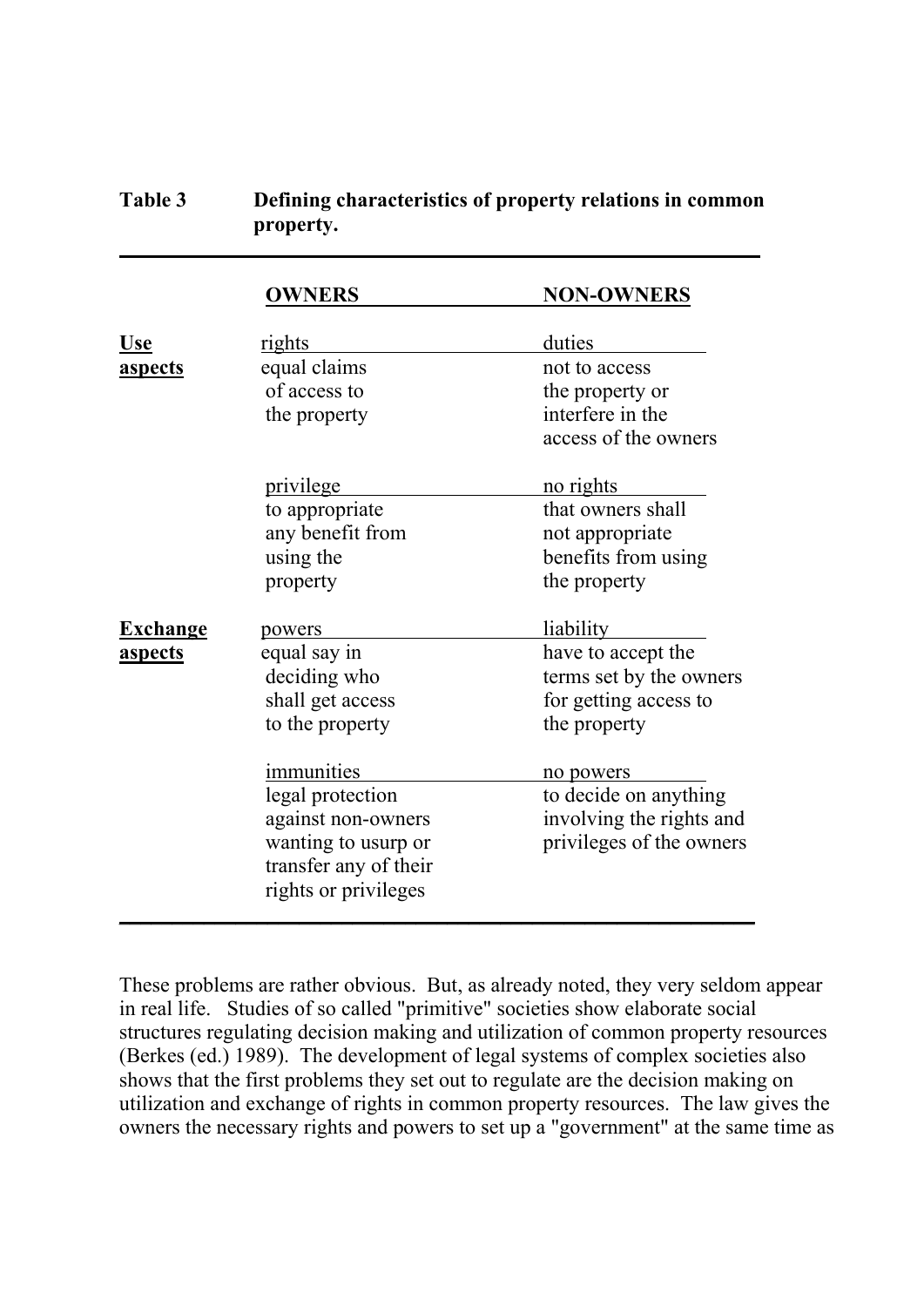it protects the individual owner against misuse of the power vested in such governments.

The actual problems of government of common property, and the need for the legal backing, will depend on the number of co-owners. Where the number of owners is few, it seldom is a problem. But in many countries all or a large part of the land is in principle a "common" or in state ownership. The larger the number of "owners" the more the utilization process will resemble the utilization problems of the open access resource or the higher the policing costs will be. For, once a government is installed, its costs have to be covered. The problems of taxation appear.

### **Problems connected with type of ownership**

1

The theoretically identified problems noted for a resource utilized through common ownership are in reality less than indicated, in so far as the decision rules used are a result of a historical process and the traditional society is not affected by major new outside forces. They are less because either the balance of forces (like traditional feuds and diseases) keep the inherent un-stabilizing societal practices in check or because traditional patterns of cooperation have been shaped to institutions (systems of property rights) circumventing the inherent irrationalities.

However, this does not hold for the true "no ownership" situations which seem to crop up in connection with the utilization of resources with no history in the society. In cases with no ownership, the problems identified in the stylized discussion of the common property resource are relevant and intensified because of the illegality of exclusion of any actor (or citizen).

While private ownership and state ownership escape the problems noted for common ownership and no ownership, they are not without problems relating to sustainable utilization of resources. The problems of common ownership and no ownership can be said to be connected to the balancing of the rate of use in relation to the rate of renewal. If we can assume that private ownership implies a prohibitive penalty for not balancing the rate of use to the rate of renewal, the problems of private and state ownership can be said to be connected to unintended consequences (external diseconomies) from the use of the resource (waste disposal, crowding  $phenomena)^{1}$ .

 $1$  Of course, these also occur for common ownership and no ownership, but since the areas involved here usually are more extensive, the unintended consequences often are internal to the group of owners. They belong among the costs of exploiting the resource. If the problem of balancing the resource utilization against the rate of renewal is solved, there also will be a forum for discussion of the unintended consequences of the utilization.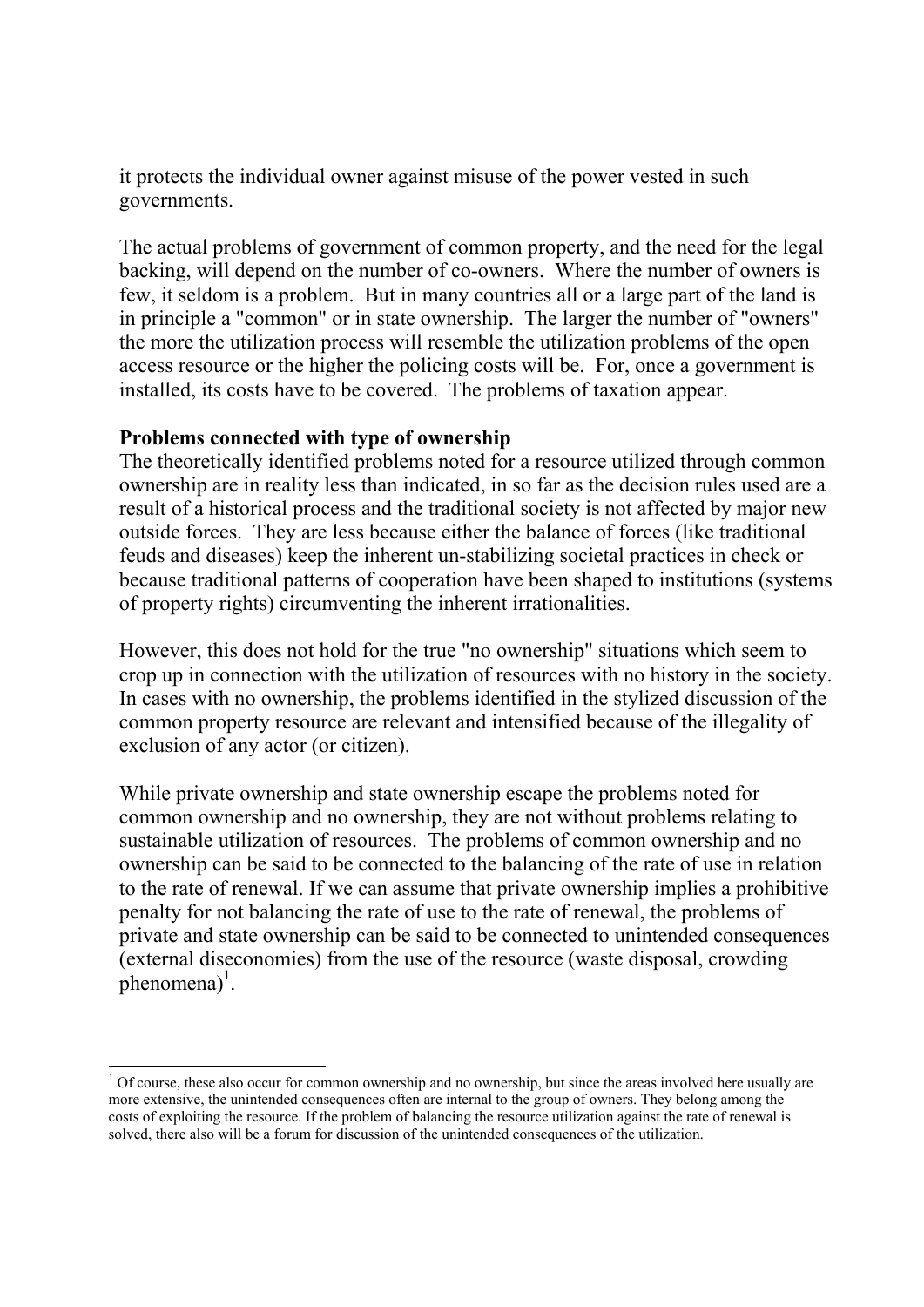The problems of these unintended consequences are twofold. They are connected with the costs of establishing extent and origin of the consequences. And they are connected with the problem of handling those actors who play the game of hold-out in the negotiations to find ways and means of containing the unintended consequences. Both problems would seem to call for a control agent in relation to the various private owners<sup>1</sup>. But how should the activities of a control agent be guided in the endeavour to define and enforce rules and regulations making the resource utilization sustainable?

### **Types of resources**

While property rights concern the relations among the actors in regard of the resource, little has so far been said about the resource itself. The various types of resources may require special consideration in the definition of property rights.

If one applies the concepts introduced for the classification of goods<sup>2</sup> one may analytically distinguish four important aspects of resources. In addition resources are special in that they are either renewable or depletable.

|                 |             | Consumers are<br>excludable | non-excludable |
|-----------------|-------------|-----------------------------|----------------|
| The resource is | divisible   | 1. private                  | 2. positional  |
|                 | indivisible | 4. club                     | 3. public      |

### **Table 4 Types of resources**

1. Private resources.

-

Money is the perfect, ideal typical, private resource. There are no problems of either divisibility or excludability. The possessor can transfer any part of such a resource to other actors or transform it to a wide variety of benefits, and has absolutely no

 $1$  It seems reasonable that the problems of state ownership will not be particularly different from those of private ownership in a society where private ownership is the mode, and very similar to the problems of common ownership in a society where that is the mode. What may cause problems is for the state to apply the same kind of regulations and controls to itself as owner as to private owners. 2

 $2$  See my paper, Berge (1991b) "On the Nature of Welfare Goods," presented to the annual conference of the British Sociological Association, 2-5 April 1990, University of Surrey, Guildford.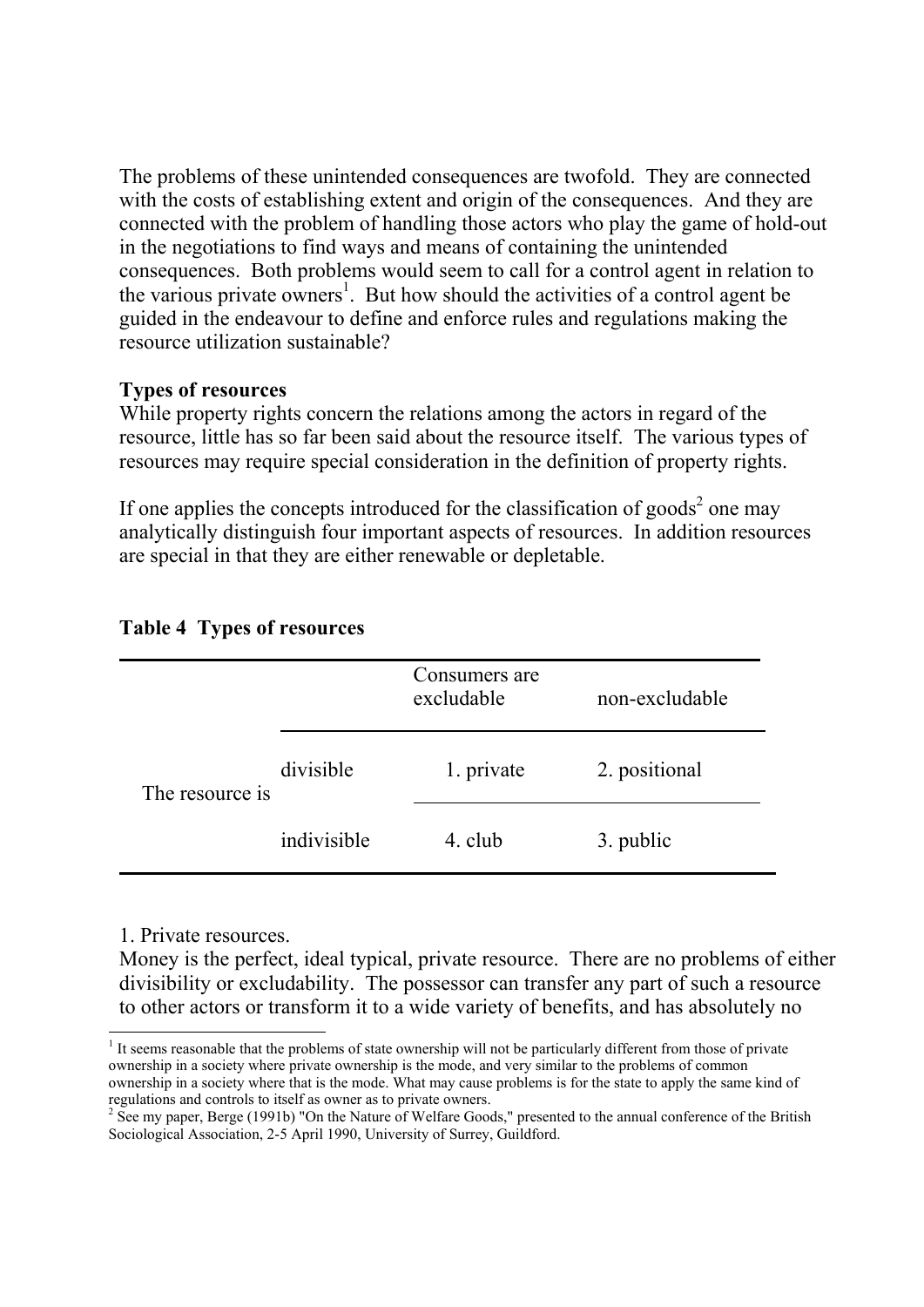problems excluding anybody from access to it. Most of what are called natural resources - from land and water to bulk commodities like grain or crude oil - also fall into this category.

For some resources, however, it is impossible or illegal to exclude anyone from taking possession of a part. This may happen because the technology to exclude does not exist or because abundance makes it too expensive to exclude those who want a part. These resources can be called positional if the consumption of such resources by one actor may affect the benefits available to other consumers. Water will fit this description in several contexts.

### 2. Positional resources.

Whenever non-excludability for a divisible resource exists, the number of consumers and the quantity consumed may affect the quality and quantity available to those not currently consuming the resource. The result, usually, is either some kind of queue to gain access (implying some kind of rationing rule ordering the queue) if there are bounds on the quantity available at any particular time, or, if there are too many consumers, the result is a deteriorating quality of the resource. The deteriorating quality may arise either because the use of the resource includes leaving some waste behind (e.g. water pollution) or because the rate of renewal of the resource is affected by the rate of consumption (biological resources).

### 3. Public resources.

If consumers are non-excludable and the basic resource is indivisible, there will be no actor in a position to exclude others from taking possession of the resource. Sunlight, trust in the legal system of the area, the language of a culture as a means of communication, etc.: the resource is there for the use by anyone wanting to. Nobody can deny it to anyone, nor can it be acquired partly.

However, sometimes those wanting to make use of a theoretically non-excludable and indivisible resource, like a public square, can experience crowding phenomena. If too many or too few users of a resource affect the utility of the resource for other marginal users, the resource may be called a club resource. The resource, even though indivisible, is not really non-excludable.

### 4. Club resources.

Knowledge and technology are typical examples of resources where possessors can exclude others from access and where the resource itself is indivisible. A part of a technology or a bit of knowledge may be something to possess or even bargain with, but not much of a resource in itself. It is a resource only if all of it is appropriated. However, the utility of the resource depends heavily on how many others possess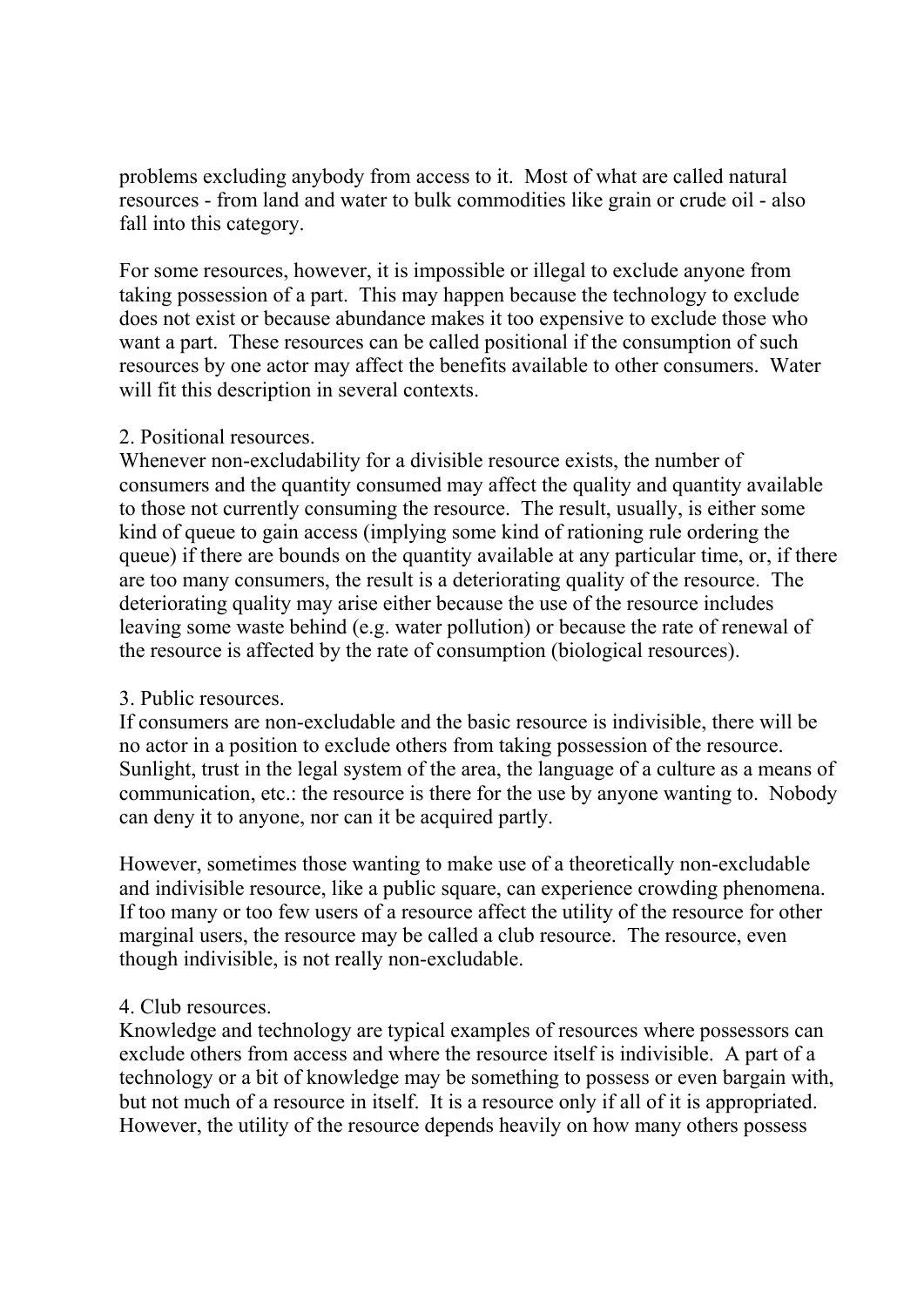the same resource. If too many possess it, its value decreases. If too few possess it, its potential value may never be realized. The utility of the resource is affected by crowding phenomena (too many or too few users).

### **Types of resources and types of ownership**

It is interesting to note that the various types of resources thus identified have a certain correspondence to the types of ownership discussed above. In particular it would seem that a pure club resource might be suitable for common ownership like for example the stock of knowledge and know-how sustaining a profession<sup>1</sup>. A pure public resource would need no ownership and a pure positional resource, if that could be found, would, perhaps, require state ownership.

Most real resources will contain aspects of more than one of the types identified. The distinctions are, however, important for the design of property rights in that rules of transfer must depend on the possibility and cost of excluding some nonowner from the resource (the transaction costs and possibilities for generating externalities from enforcing a contract of transfer of rights). And it must take into consideration to what degree the resource (or more precisely the value of the resource) is divisible. If the value is indivisible it is most probably inalienable as well (like knowledge or skill once acquired). Conversely considerations of entitlements and equity may lead to considerations of inalienable rights. The rules defining and protecting such rights then has to conform to the rules governing club resources and public resources.

### **Property rights and sustainable development**

If we apply the insights into property rights gained so far to the problems of sustainable resource development, the transaction costs and externality considerations may lead to some kind of regulated private property rights system as the solution. Taking further into account the problems of securing justice and equity, one sees that solving problems of transaction costs and externalities will hardly contribute to sustainable development unless all relevant actors of the society have an initial endowment of property rights giving them a minimum capability of long term planning of their lives. Sustainable resource utilization requires long term commitment on all decision making levels.

In real life the distribution of power and de facto property rights are often very skewed. In particular there are in many societies a substantial and often growing population without property except for their own labour power.

<sup>-</sup><sup>1</sup> See my paper Berge (1991a) "On the Regulation of Professions" presented to the Norwegian National Sociological Conference, 9- 13 May 1990, Geiranger.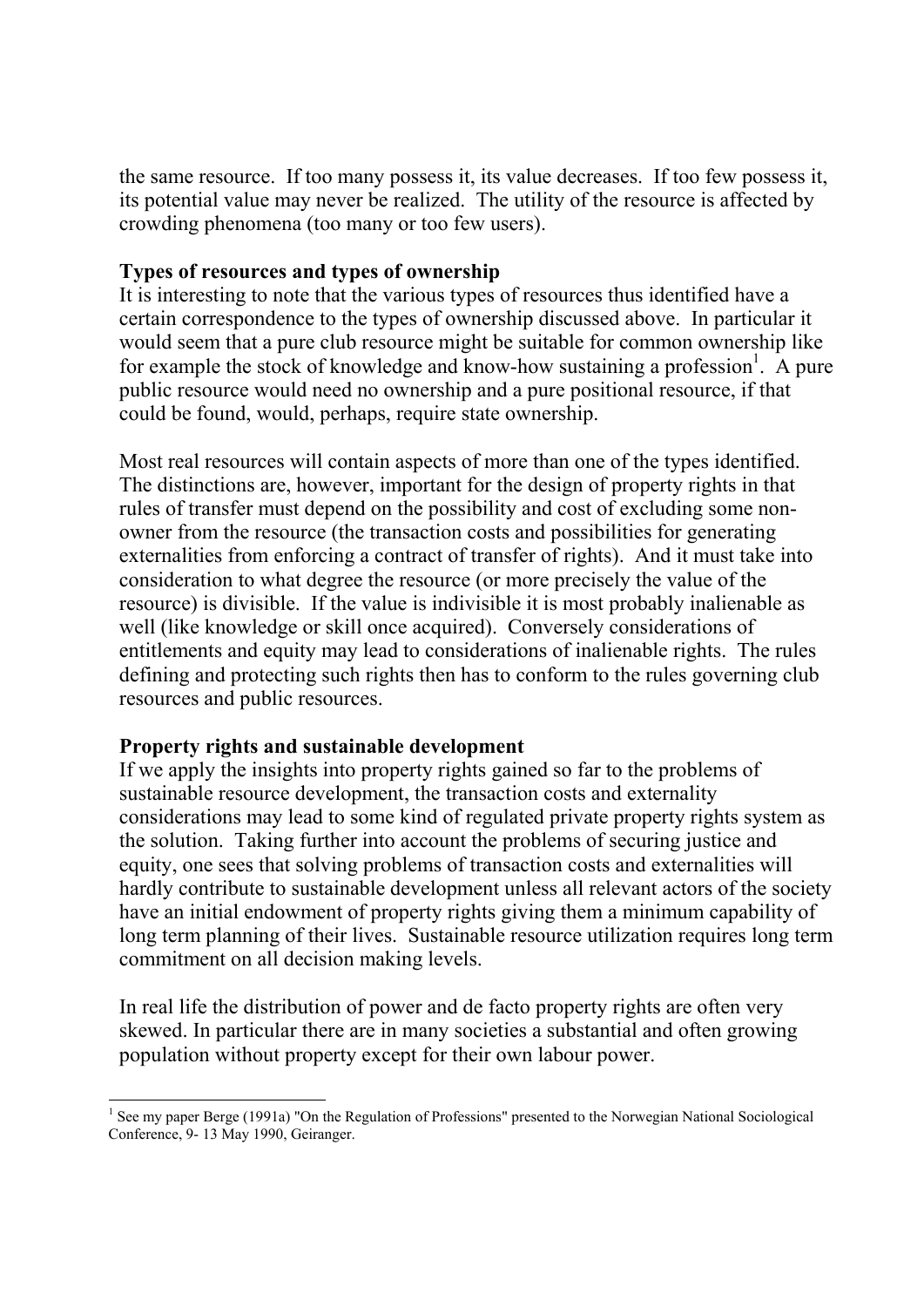If a property rights system is designed presupposing that all actors have an initial minimum endowment of resources in addition to their own labour power (e.g. education or land), the implementation of this system in a population where some part of it do not have the necessary initial endowment, will not do much to solve the problem of sustainable resource utilization.

Even if one were able to disregard the humanitarian considerations and wanted to write off the "surplus population", it would be likely that transaction costs like the policing costs, i.e. the costs of protecting the rights of the owners against the nonowners, would be prohibitively high.

Without the will to distribute the initial endowment of property rights, the introduction of a property rights system designed to circumvent the irrationalities inherent in current utilization processes will do no good.

If a society is able to endow each citizen with a minimum initial bundle of resources, then the state should, at a minimum, make an effort to secure the fairness and validity of the transactions which the citizens enter into, rather than worry about any particular outcome of the actions. This is in any case important both to its authority and to the legitimation of the system, but it may also be a part of the motivation for a sustainable development. To further encourage a long term view on the use of resources, the state also should make an effort to guarantee the long term validity of a property relation. If loss of property is an everyday and frequent experience, no rational actor will take a long term view on investment and use of resources.

Unsustainable utilization of a resource should be penalized with a minimum of costs. Overexploitation will, in the minimal state, carry its own penalty, pollution as well. But, in addition, pollution usually affects neighbours. Giving the neighbours legal remedies not only to stop polluting activities, but to appropriate the possible gain the polluter has had from the activity might prove effective. But in a welfare state the penalties of overexploitation and pollution sufficient in a minimal state are not acceptable.

The problem of appropriate penalties remains. But even agreeing on appropriate penalties is not enough. To enforce them one has to be able to distinguish criminal behaviour from simply ignorance and bad luck. What do seem to emerge as a conclusion is that both equity in initial distributions and a state resembling remarkable the democratic rule-of-law state are necessary prerequisites for achieving sustainable resource utilization.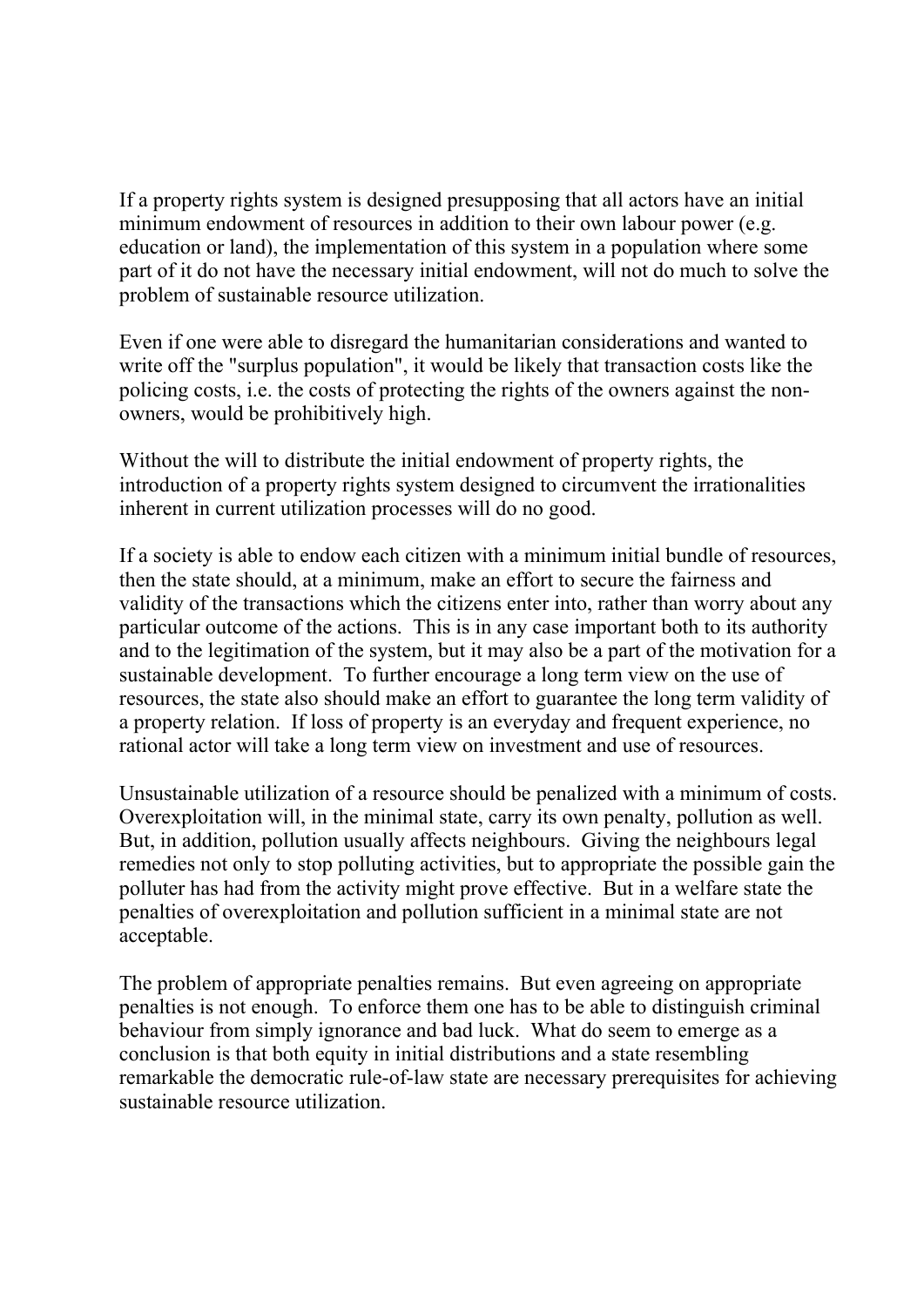#### **References:**

Apter, David E. 1987 "Rethinking Development", London, Sage Publications.

- Baumol, William J. and Wallace E. Oates 1988 "The Theory of Environmental Policy." Second edition, Cambridge, Cambridge University Press.
- Berge, Erling 1990 "Some Notes Towards a Property Rights Perspective on Institutional Change in the Welfare State." In INAS-NOTAT 1990:9. Oslo, Institutt for anvendt sosialvitenskapelig forskning (INAS).
- Berge, Erling 1991a "On the Regulation of Professions." In Report from the First National Conference of Sociology, Geiranger, May 1990, edited by Tore Lindbekk, Fredrik Engelstad and Ivar Frønes, 221-246. Oslo, Norges Allmennvitenskapelige Forskningsråd.
- Berge, Erling 1991b "On the Nature of Welfare Goods." Sosiologisk Årbok 7:55-73.
- Berkes, Fikret (ed.) 1989 **"**Common Property Resources. Ecology and Community-Based Sustainable Development" London, Belhaven.
- Blaikie, Piers and Harold Brookfield (eds.) 1987 "Land Degradation and Society", London, Methuen.
- Bromley, Daniel W. 1989 "Economic Interests & Institutions", Oxford, Basil Blackwell.
- Guest, Anthony Gordon (ed.) 1961. "Oxford essays in jurisprudence: a collaborative work." Oxford: Oxford University Press.
- Hardin, Garret 1968 "The Tragedy of the Commons", *Science,* Vol. 162, pp. 1243-1248.
- Hohfeld, W.N. 1913 "Some fundamental legal conceptions as applied in judicial reasoning", *Yale Law Journal,* Vol. 23, pp. 16-59.
- Hohfeld, W.N. 1917 "Fundamental legal conceptions as applied in judicial reasoning", *Yale Law Journal*, Vol. 26, pp. 710-770.